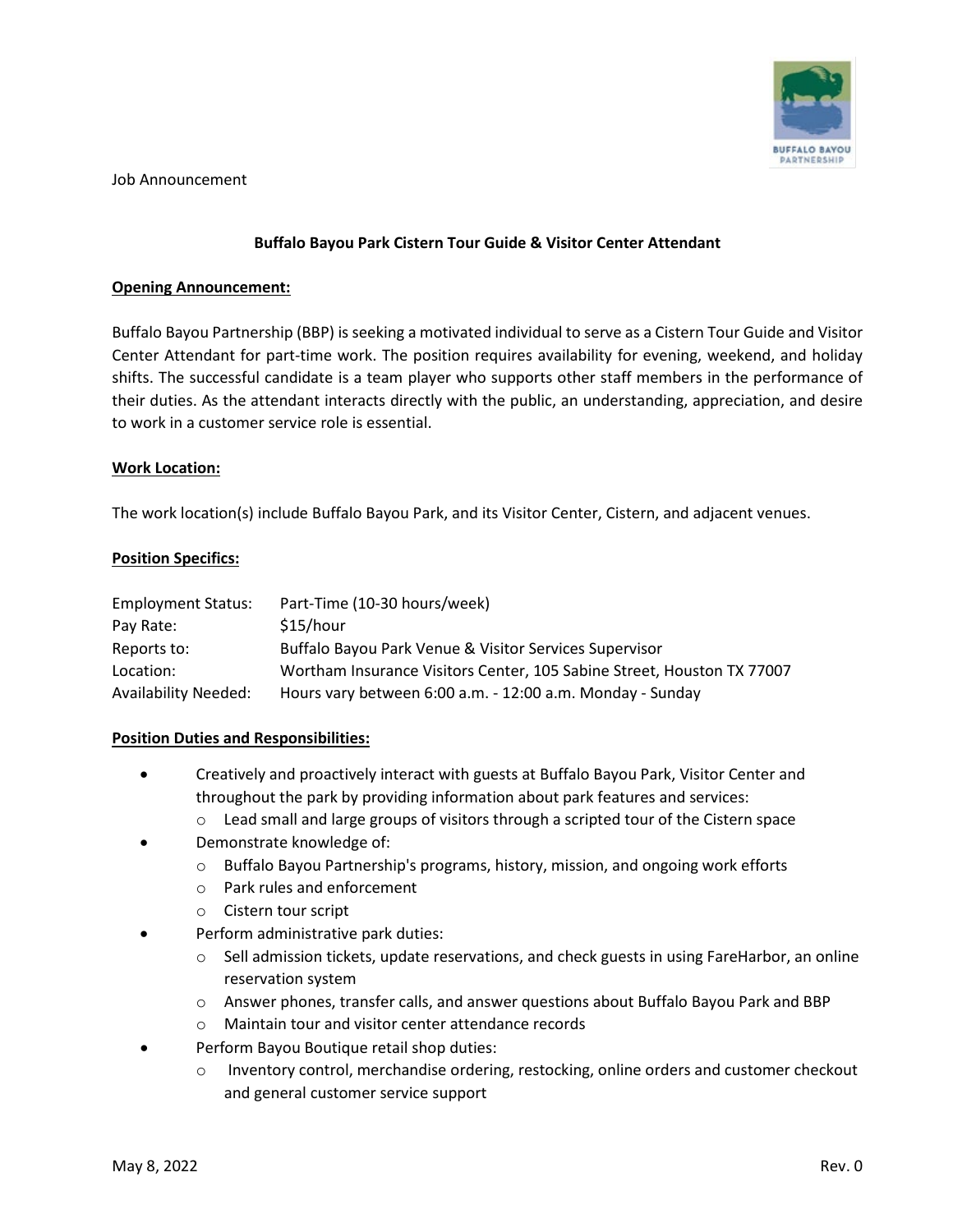

## Job Announcement

- Perform light cleaning activities as directed
- Place or arrange signage in support of park activities
- Assist and perform other duties as assigned

### **Knowledge, Skills, and Abilities**

- Clearly communicate:
	- o A scripted message in a natural tone creating interest and engagement
	- o With individuals of varying ages as well as social and cultural backgrounds
	- o Bilingual or multi-lingual skills a plus
- Demonstrate the ability to:
	- o Provide excellent customer service
	- o Communicate instructions which are friendly and authoritative
	- $\circ$  Represent the park with a high level of integrity and professionalism, adhere to park policies and support management decisions in a positive, professional manner
	- o Memorize, retain, and relay large pieces of information
	- o Understand and follow standard operating procedures
	- $\circ$  Read, understand, and complete written and verbal requests and work assignments
	- o Be flexible, and adaptable in a dynamic changing environment
	- o Work weekends, evenings, and some holidays
	- o Demonstrate a working knowledge of Microsoft office suite of programs
- A Plus:
	- o Sing in front of a group
	- o Bilingual or multilingual skills
	- o Interest in architecture, art, parks and recreation, and natural environments

# **Required Educational and Physical Abilities**

High school diploma or GED with customer service work experience, or any other combination of experience that provides the required knowledge, skills, and abilities may be considered.

- Must be able to lift 45lbs (furniture, heavy signs, etc.)
- Must be able to talk and walk backwards while leading a group of up to 49 people around a one-quarter mile dimly lit walkway.
- Must be able to perform work tasks in both indoor and outdoor environments

# Please submit resumes to:

Alison Duran, Venue & Visitor Services Supervisor, Buffalo Bayou Partnership